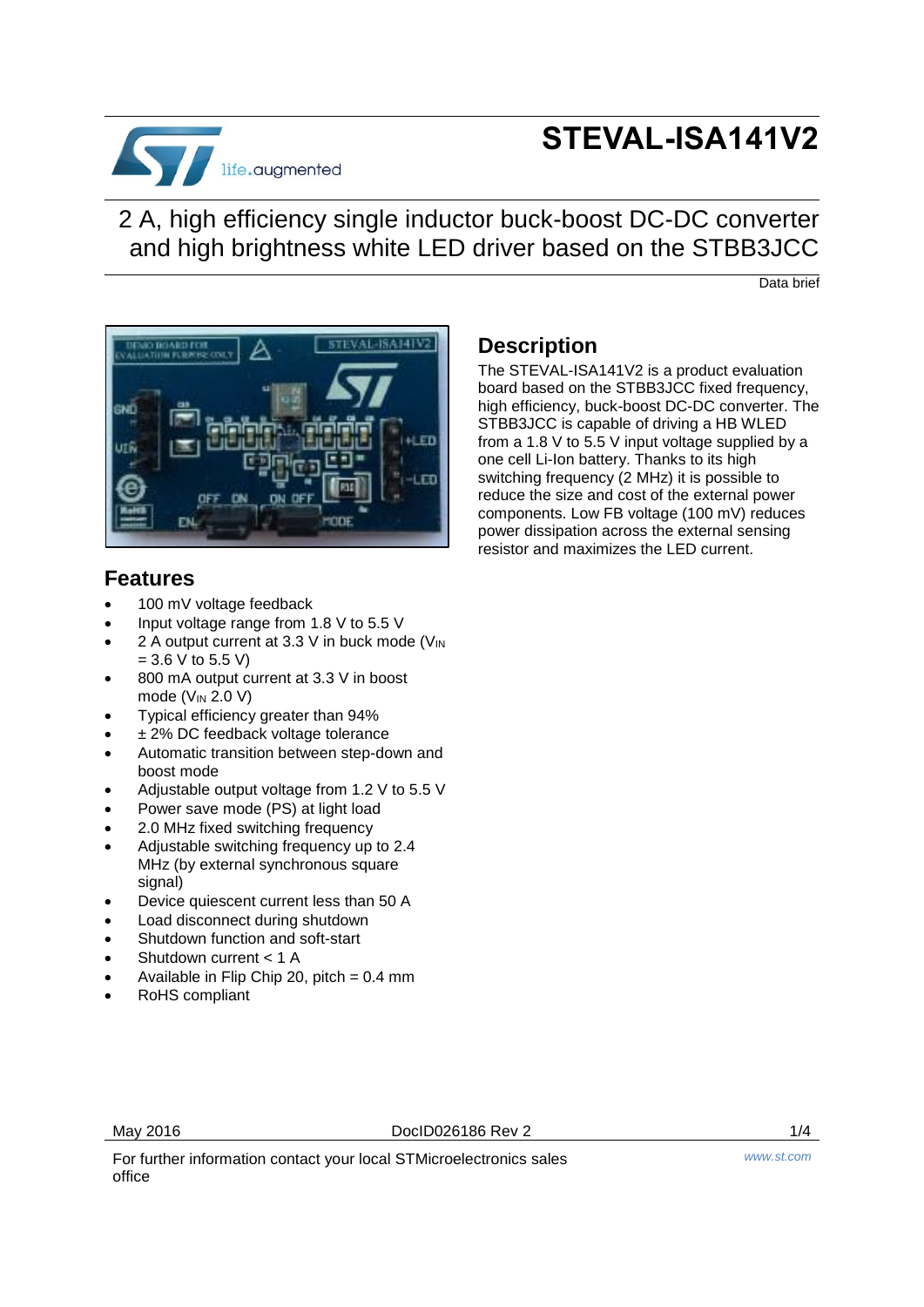



2/4 DocID026186 Rev 2

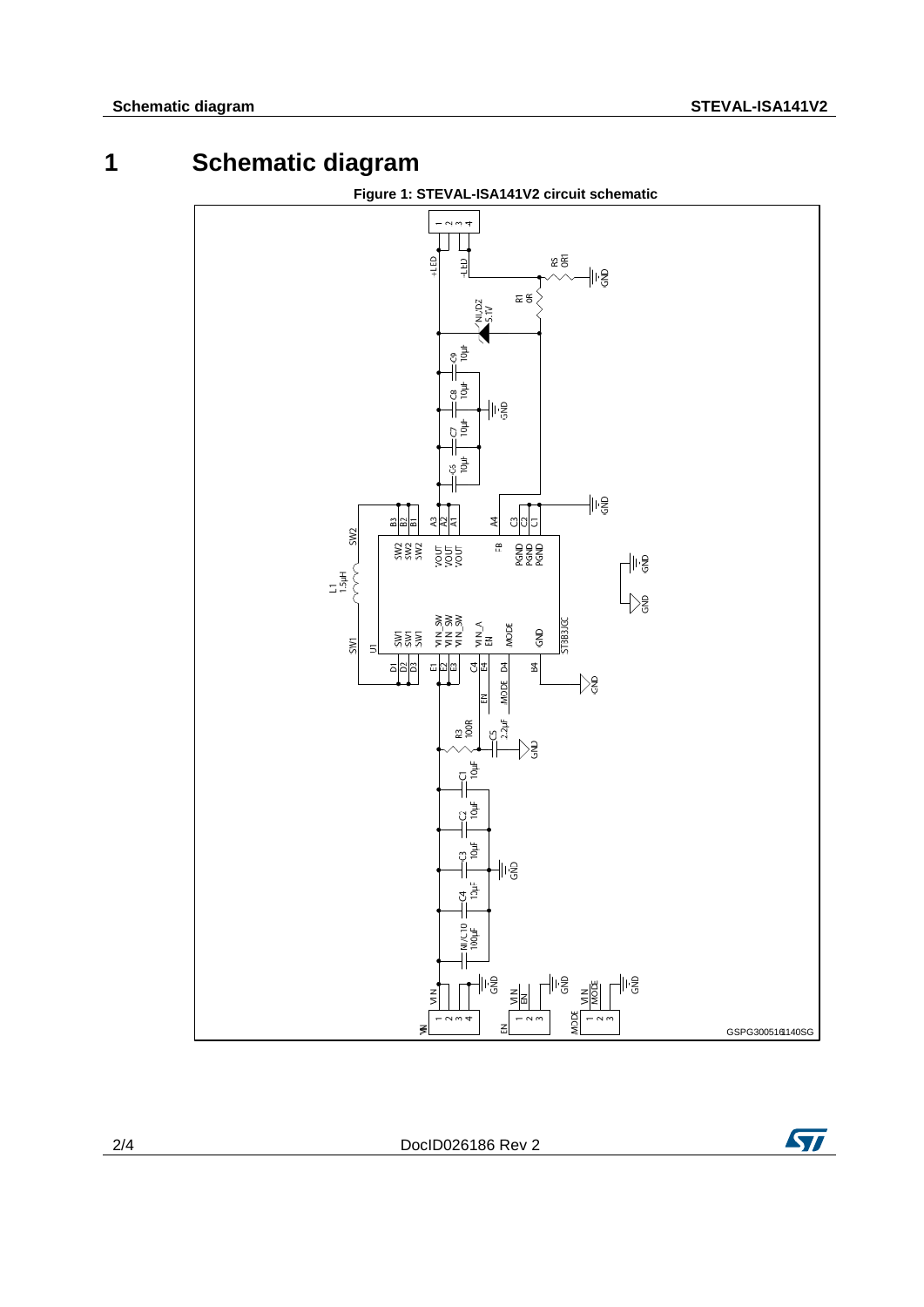## **2 Revision history**

| Data        | <b>Revision</b> | <b>Changes</b>                                      |
|-------------|-----------------|-----------------------------------------------------|
| 27-May-2014 |                 | Initial release                                     |
| 30-May-2016 | 2               | Updated: Figure 1 STEVAL-ISA141V2 circuit schematic |

### **Table 1: Document revision history**